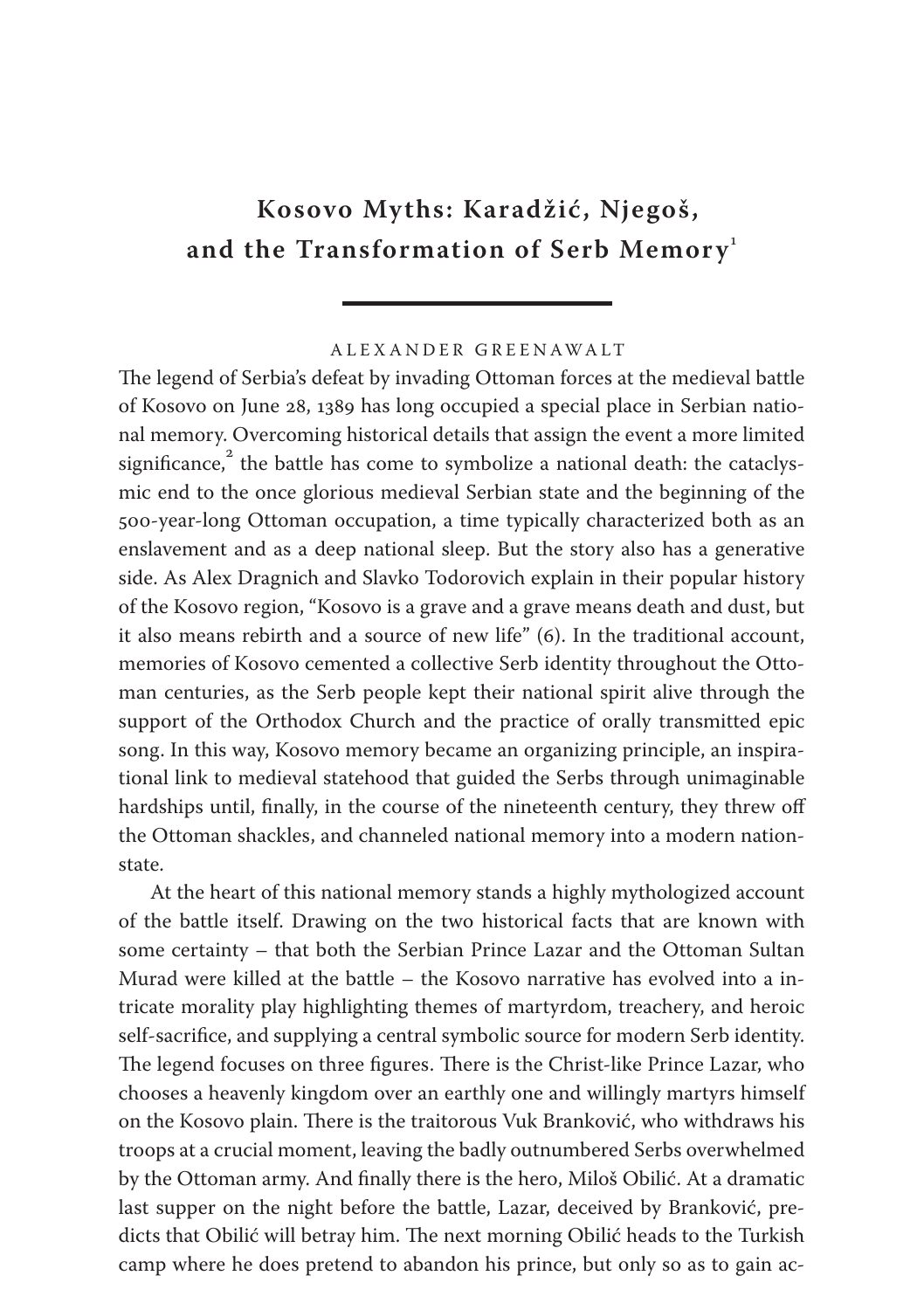cess to the Sultan's tent where, leaning to kiss Murad's feet, he unleashes a hidden dagger and fatally wounds the Ottoman emperor. By doing so, he sacrifices his own life as the dying Murad orders Obilić's execution.<sup>3</sup>

The ideological deployment of this narrative runs throughout modern Serbian history. When Serbia seized the Kosovo region from the Ottomans in the Balkan Wars of 1912-1913, avenging this medieval loss served as a rallying cry. The recollections of a young Serbian soldier captured the euphoria of the campaign:

The single sound of that word – Kosovo – caused indescribable excitement. This one word pointed to the black past – five centuries. … My God, what awaited us! To see a liberated Kosovo. … The spirits of Lazar, Miloš, and all the Kosovo martyrs gaze upon us. We feel strong and proud, for we are the generation which will realize the centuriesold dream of the nation. (quoted in Emmert 133)

Soon after, in 1914, the dream of Kosovo vengeance spread to Bosnia, where, on the 515<sup>th</sup> anniversary of the Kosovo battle, Serb revolutionary Gavrilo Princip consciously emulated Obilić by assassinating the Habsburg Arch-duke Franz Ferdinand on the streets of Sarajevo, thereby igniting World War I, and ultimately leading to the creation of a Yugoslav kingdom.

Ironically, if the Kosovo narrative was a source of inspiration in the founding of the first, monarchist Yugoslavia, it also factored in the destruction of the country in its second, communist rendition. Stoking fears about the perceived persecution of Serbs in the Kosovo region at the hands of the majority ethnic Albanian population, former Serbian president Slobodan Milošević exploited the symbolism of the battle to jump-start his nationalist agenda, most notably in his historic speech on Kosovo Polje on June  $28$ , 1989, the  $600<sup>th</sup>$  anniversary of the battle. The highlighted themes of persecution by "outside" enemies (particularly Muslim ones), historic injustices, and the ethic of tenacious resistance served as powerful symbols deployed not only in Milošević's suppression of Kosovo's majority Albanian population (once the beneficiaries of substantial autonomy within the Serbian Republic), but also in the gruesome wars of ethnic cleansing fought against the non-Serb populations in the breakaway republics of Croatia and Bosnia-Herzegovina. In 1999, of course, the Kosovo legend took on a new resonance, as NATO bombed Serbia into ceasing its war against Kosovo's Albanians, and effectively severed the region from what remains of Yugoslavia.

Even this brief sketch of the Kosovo myth and its legacy allows one to see how the legend has played such a central role in the popular imagination of the Balkans. In its broader implications, the myth has figured in the debate concerning the origins of national identity. Observing that "the Kosovo battle became an ineradicable part of Serbian history immediately after 1389" and "inspired the greatest cycle of Serbian epic poetry, which was full of hope for the final victory and deliverance," Aleksa Djilas has thereby argued that "the nineteenth century only revolutionized national identities already formed by language, cul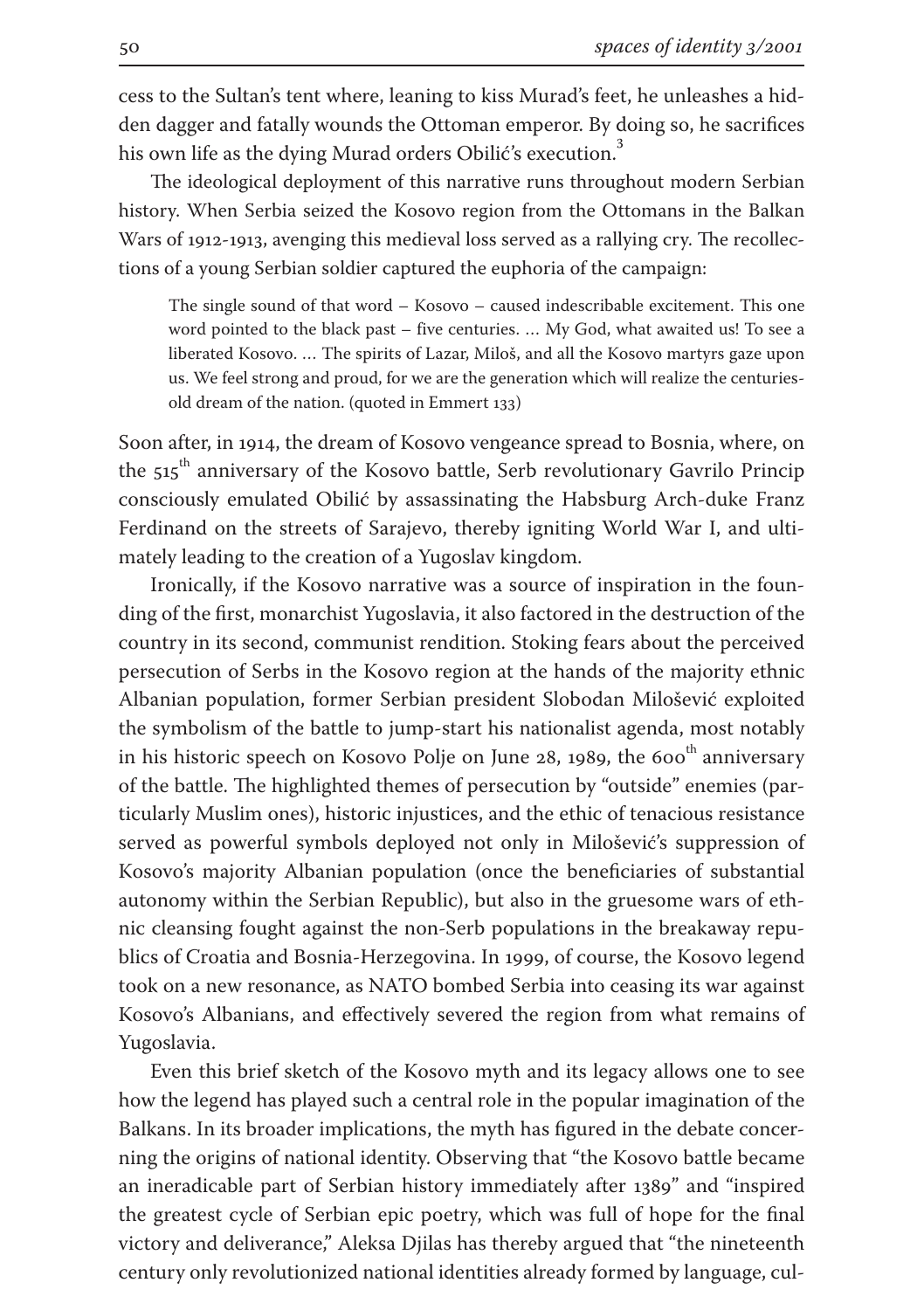ture, religion, and, above all, history" (129). Taken at face value, such insights may seem relatively benign, but they have only served to bolster the widespread perception of the Balkans as a region prisoner to its history, where current conflicts can be explained only by reference to intractable and ancient hatreds whose bloodlust runs deeper than the dictates of reason or self-interest. In recent years, of course, such perceptions have played the greatest role in foreign policy debates, in which the specter of primordial animosities repeatedly raised its head to neutralize incipient outrage at atrocities committed in Bosnia and elsewhere in the region. For those who sought to blame the bloodshed on the historical culture of the Balkan peoples itself, the memory of Kosovo served as proof that the "600-year-long" Balkan conflict was unpreventable, unresolvable, and unworthy of attention.

To be sure, this most stereotypical vision of the Balkans has not gone unchallenged. For many historians and observers of the region, the primary task of the last decade has been to provide a more nuanced version of Balkan history, one that demolishes the many nationalist myths and emphasizes the long tradition of peaceful co-existence and fluid identities (a history that is particularly remarkable when compared to the relatively violent history of Western Europe). Some of this attention has even focused on the history of the Kosovo myth, although not without continued obscurity. Noel Malcolm, for example, has argued that "the idea that this folk-poetic tradition supplied the essence of a special type of historical-national self-consciousness for the Serbs is, in fact, a product of the nineteenth century," when nation-builders, influenced by prevailing European ideologies, "took the elements of the Kosovo tradition and transformed them into a national ideology" (Malcolm 1999, 79). At the same time, however, Malcolm admits somewhat obliquely that "[n]o doubt, during the long centuries of Ottoman rule, there would have been many Serbs who understood these [Kosovo] songs as expressing something about the historical origins of their predicament as subjects of the Turks" (ibid.).

By failing to suggest the contours of this pre-modern understanding, Malcolm partly undermines his own position, leaving the reader only to guess at the degree to which later nationalist efforts may have departed from an earlier popular understanding. ͳis omission is an unfortunate one, as a closer look at the Kosovo narrative fully vindicates Malcolm's intuition both that the modern configuration of the myth is a nationalist invention, and that the earlier folk tradition, at least in some versions, did convey a political message to Serbs living in the Ottoman Empire. The nature of that message, however, could not be more different from that which ultimately prevailed in nationalist ideology. In this way, the supposed role of Kosovo memory in Serbian culture is turned on its head. Far from constituting the inherent, rigid core of a timeless Serb consciousness, the Kosovo legend exemplifies the malleability of such narratives of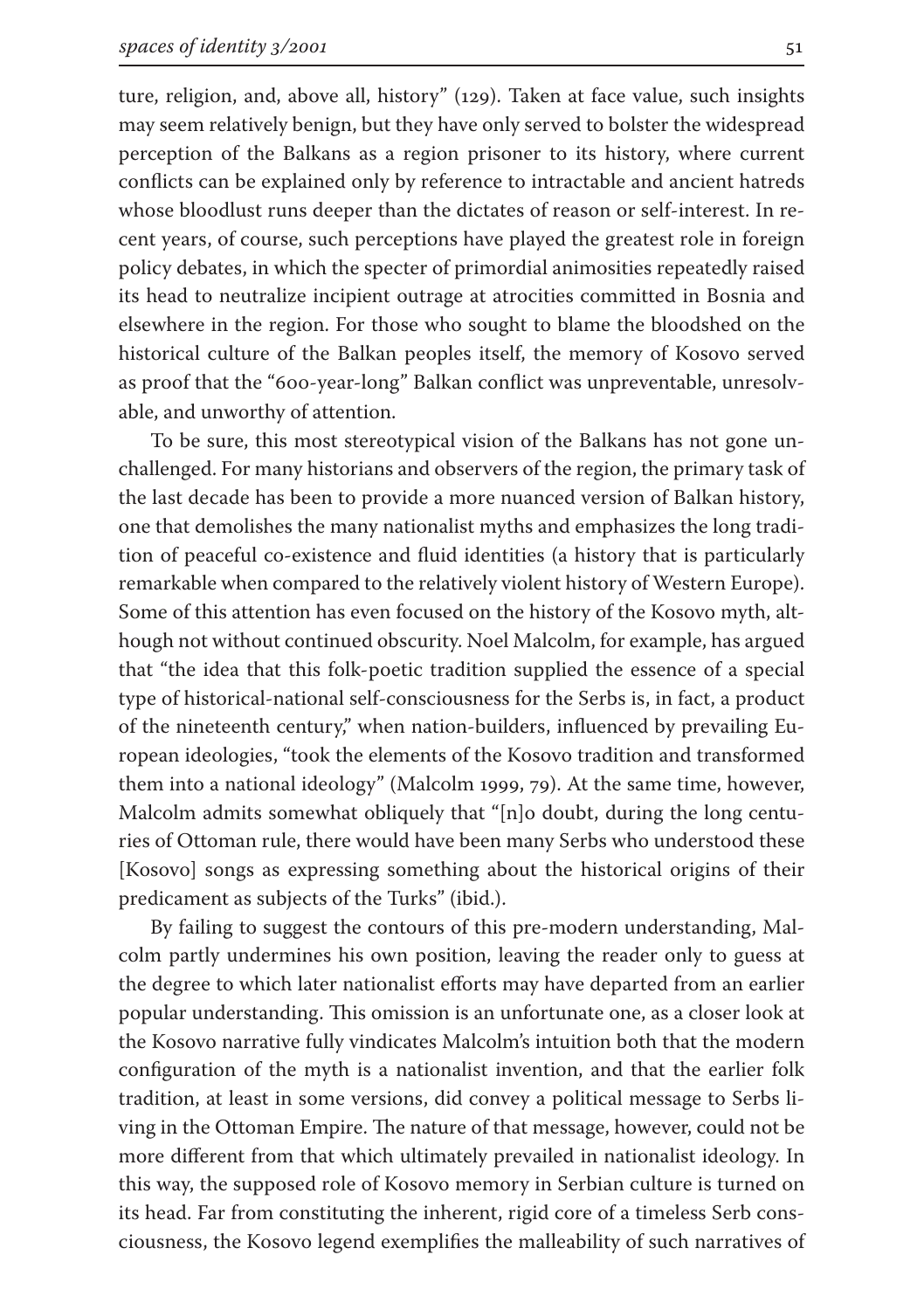memory, their deep contingency upon configurations and re-configurations of identity.

As might be expected, the Kosovo legend did not emerge fully formed on the day after the battle, but evolved from disparate strands and appeared in various permutations throughout its history. ͳis fact alone is no surprise. What may be less expected, however, is that many of the legend's most crucial narrative elements appear to have entered the Serbian oral tradition just a generation or so before they were documented by nineteenth-century nationalist intellectuals. In his much-neglected book on the legend's evolution, Miodrag Popović maintains that the stories of Lazar's martyrdom and Branković's treachery are indigenous to Serbian tradition, as soon after the battle a cult centered on Lazar developed in Orthodox religious manuscripts. Focusing neither on the battle itself, nor on broader themes of Serbian statehood, these writings celebrated the example of Lazar's martyrdom at the hands of the heathen, and reflected on the everlasting life attained by his sacrifice (Popović 13-21).

By contrast Popović maintains that the heart of the Kosovo legend, the story of Miloš Obilić and his assassination of Sultan Murad, developed in entirely different surroundings. He suggests that Turkish sources invented an as yet unnamed assassin employing devious methods as part of an effort to tarnish the image of the opponent ( $21-22$ ). But whatever the story's origins, the development and transmission of the Obilić narrative among Christians occurred not in Serbia, but to the west, in Venetian and Habsburg territory during the sixteenth and seventeenth centuries. Although scattered references in a few midfifteenth century sources suggest (albeit inconclusively) that some basic account of the Sultan's death may have circulated among the Ottoman Empire's Christian population, there is no trace of the incident in any of the sixteenth or seventeenth century Serbo-Slavonic religious sources that served as repositiories for the cult of Lazar (Popović 34-35). Instead, the legend traveled west to areas still at war with the Ottoman Empire, where it was cultivated primarily among Catholic intellectuals in the Venetian empire (including Catholic Slavs on the Adriatic coast) and in a western Balkan form of epic poetry known as the *bugarštica*. To be sure, the transmitting population included Serb ancestors in the form of Orthodox Christians on the anti-Ottoman military frontier, but the story clearly was not particular to this population, which for the most part did not even identify itself as Serb until well into the nineteenth century.  $^5$  More important, while writers seized upon the story as a means to manifest hostility toward the Turkish invaders, there was, for the most part, nothing particularly Serbian in their focus. For example, one late seventeenth-century poem from the Dubrovnik area refers repeatedly to "Hungarian lords," but never once links the Kosovo heroes to Serb nationality or statehood ("The Song of the Battle of Kosovo," in Miletich,  $13-31$ ). Rather, during this period, the narrative emphasized larger themes of Christian hostility toward the Ottoman foe and the feu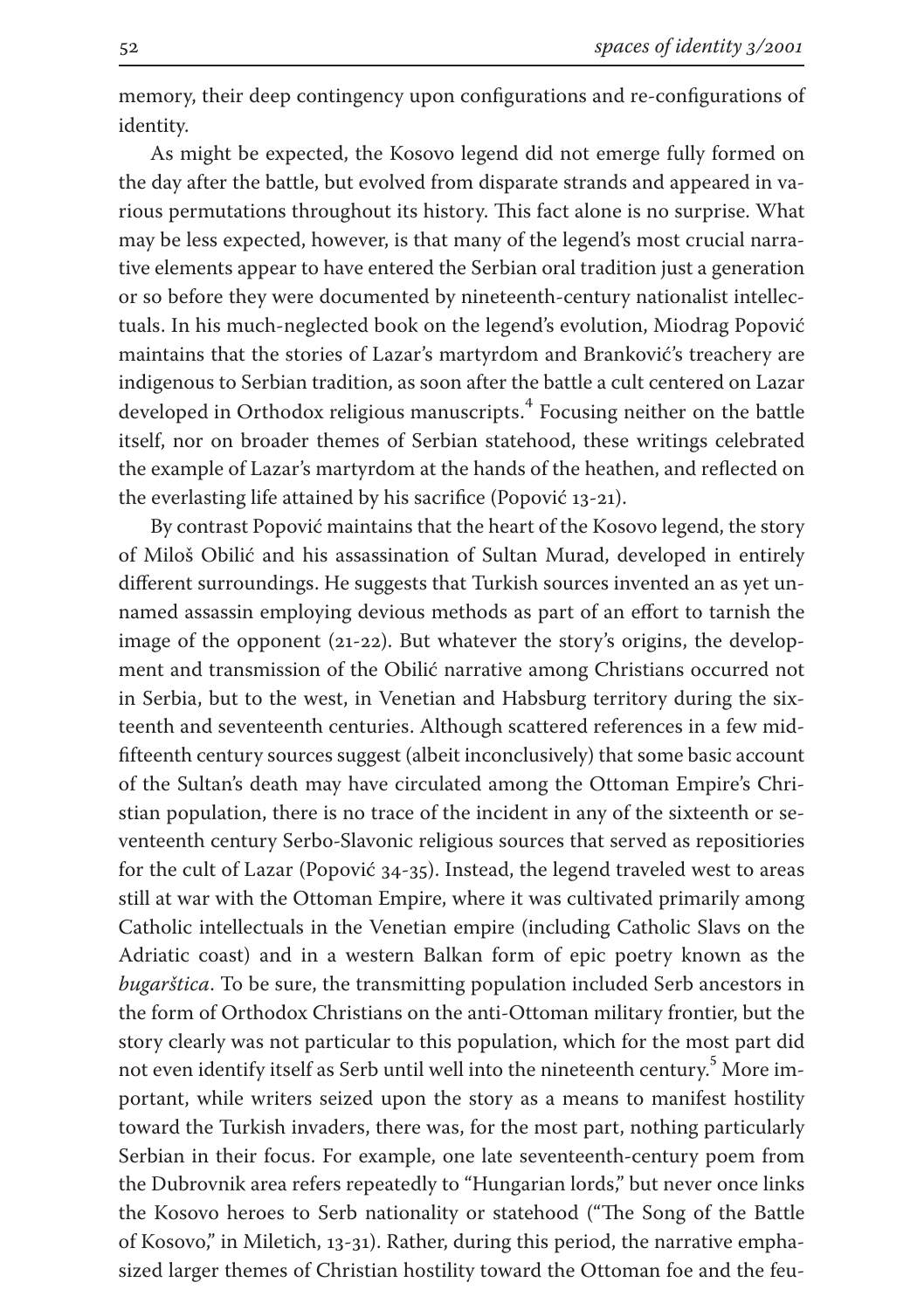dal values of loyalty of serf to lord, all of which served as propaganda (deliberate or otherwise) to further the war effort on the frontier (Popović 32-49).

In Ottoman Serbia, by contrast, Popović claims that the population shunned the oppositional themes of the Kosovo narrative as it developed in the west. Enjoying substantial religious autonomy and less exacting feudal duties, Serbia's Christian population cultivated a "Turkophilic" culture more suited to the general climate of accommodation to Ottoman rule  $(34-35)$ . Only in the eighteenth century, argues Popović, when anti-Ottoman sentiment grew within Serbia itself, did a more comprehensive Kosovo legend centered on the story of Miloš Obilić become an integral part of that land's oral tradition, implanting itself into the decasyllabic verse for which that tradition is chiefly known. Only then could the Kosovo songs, anational and feudal in their western incarnation, become a grass-roots cry for Serb national liberation, with the famous collection of folk songs collected by Vuk Karadžić documenting the final result of this transformation  $(46-49)$ .

If Popović is correct, the crux of the Kosovo story as it is told today developed in foreign settings, reaching the Serbian masses just in time to be memorialized by nationalist reformers. This surprising thesis is, of course, difficult to prove, as it employs written documents to speculate on the state of an unwritten oral tradition – and such traditions by their nature do not lend themselves to easy documentation. But perhaps the greatest support for Popović's thesis lies in its central flaw – the undocumented assumption that the accomodationist sentiments of the sixteenth and seventeenth centuries did not survive into the eighteenth. It is here that Vuk Karadžić's four volumes of *Serbian National Songs*, published sequentially between 1841 and 1862, and preceded by a slimmer 1815 version, assume central importance. Even accepting all the usual qualifications about the biases of the collector and the impossibility of fully capturing a partly improvisational tradition (factors which, given Karadžić's commitments, would in any case be more likely to reinforce rather than disturb the conventional take on Kosovo memory), this collection represents the first systematic attempt to document the folk tradition. And although the poems are commonly assumed to be the definitive repository of popular Serb nationalism, a close analysis reveals a very different spirit from the one of revolutionary fervor that Popović has identified. Indeed, these fragments of Serb life in the Ottoman Empire depict a world whose identity structures have nothing to do with the modern nation-state ideology.

At first glance, readers may be more struck by what Karadžić's Kosovo songs do not contain than by what they do. The Kosovo "cycle" as it is commonly called, consists of a mere handful of poems, a small fraction of Vuk's four-volume collection. Some are labeled as fragments, as portions of a larger song or group of songs that Vuk never published. Noticeably absent, except through brief reference and allusion, is the account of Miloš Obilić's famous deed. The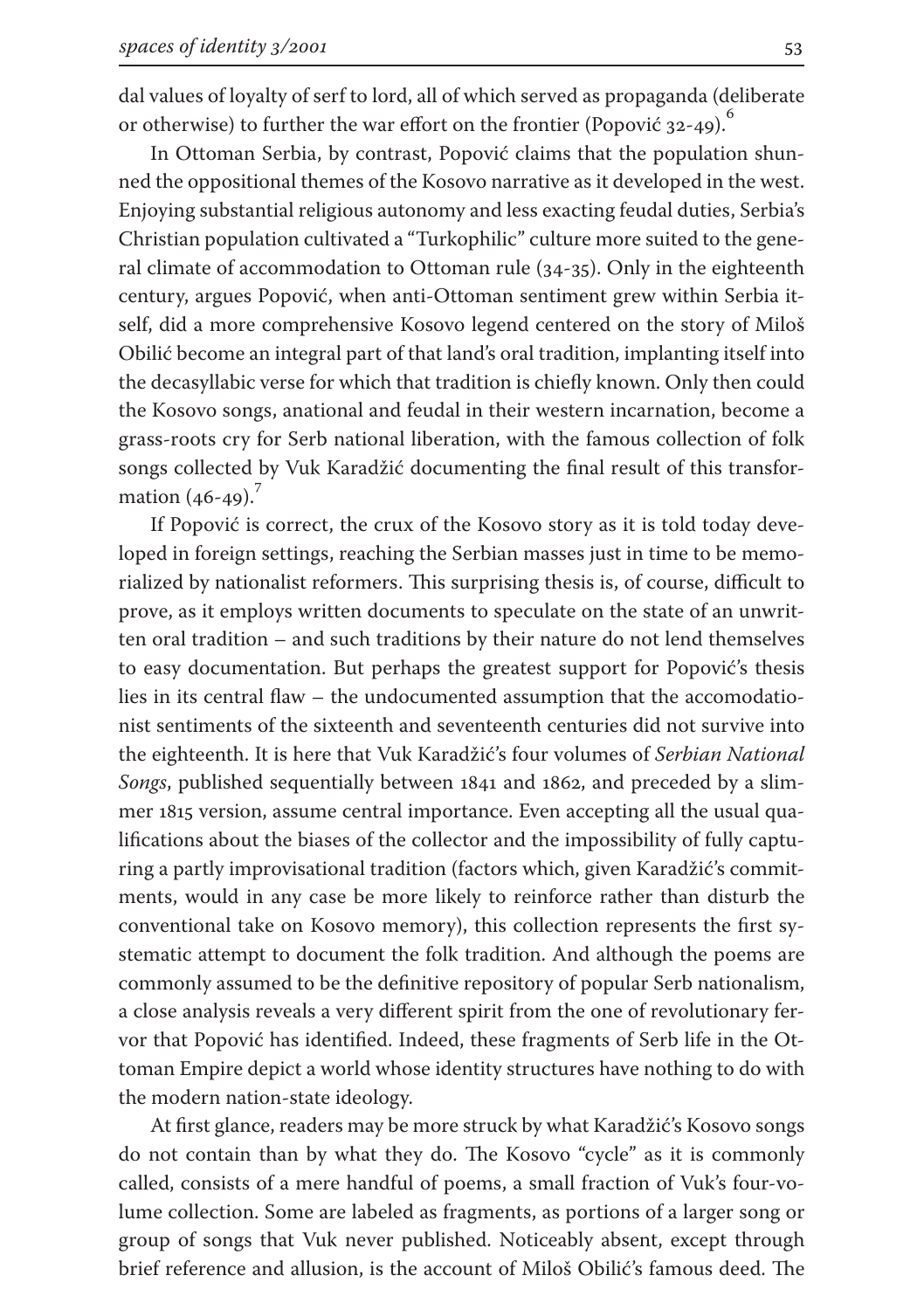actual battle is barely described. If there is one central theme that connects these scattered fragments, it is loyalty, loyalty to Lazar and to the "honorable cross" even at the price of sure death.<sup>8</sup> But apart from such general appeals, the meaning of the songs is obscure.<sup>9</sup> Is there any deeper evidence of a more robust political identity, particularly one dedicated to a pitched battle to avenge medieval loss and establish an independent national state? An answer begins to emerge in one of Vuk's fragments, which reads as follows:

> Tzar Murad on Kosovo descends As he descends, he writes a note And sends it to Kruševac city To the knee of the Serbian Prince Lazar: "Oh Lazar, of Serbia the head Never has there been nor can there be; One land, and two rulers; One flock, paying two taxes. We cannot both rule, So send me the keys and taxes already, The golden keys of all the cities, And the taxes of seven years, If you will not send these to me Then go to the Kosovo plain So that we may divide this land by swords." When this note reaches Lazar, when this note reaches Eazar,<br>He reads it, and weeps terrible tears. ("Komadi od različnijeh Kosovskijeh pjesama," in Karadžić, vol. 2, 229).

Two themes stand out here. The first is the issue of who will rule and collect the taxes. The second is related but more subtle, and concerns the people who pay the taxes. The Serbo-Croat word "raja" is often translated simply as the "people," but in its Turkish derivation ("reaya"), it literally means flock, and this is the translation that I have used.<sup>11</sup> In its origins, the term referred broadly to the empire's tax-paying subjects, although by the time of Karadžić's collection it had come primarily to refer more narrowly to the Christian peasants. The concept of the raja was integral to the Ottoman system, which posited its lowest caste subjects to be the flock and the Sultan, by implication, to be their shepherd.<sup>12</sup> This symbolism conveyed a two-way system of duty, whereby the peasantry contributed its share in taxes and produce and the Sultan strove to keep his subjects pacified. Part and parcel of this imperial strategy was a system of religious classification which further subdivided the peasantry along sectarian grounds, and placed the administration of non-Muslim subjects, provided they were "people of the book" (i.e. Christians or Jews), in the hands of their respective religious authorities. Given the autocephalous nature of the Orthodox patriarchate of Peć, and its roots in the medieval Serbian kingdom, historians have often maintained that Ottoman preservation of this institution contributed to a proto-national Serb identity.<sup>13</sup> But the symmetry between flock and modern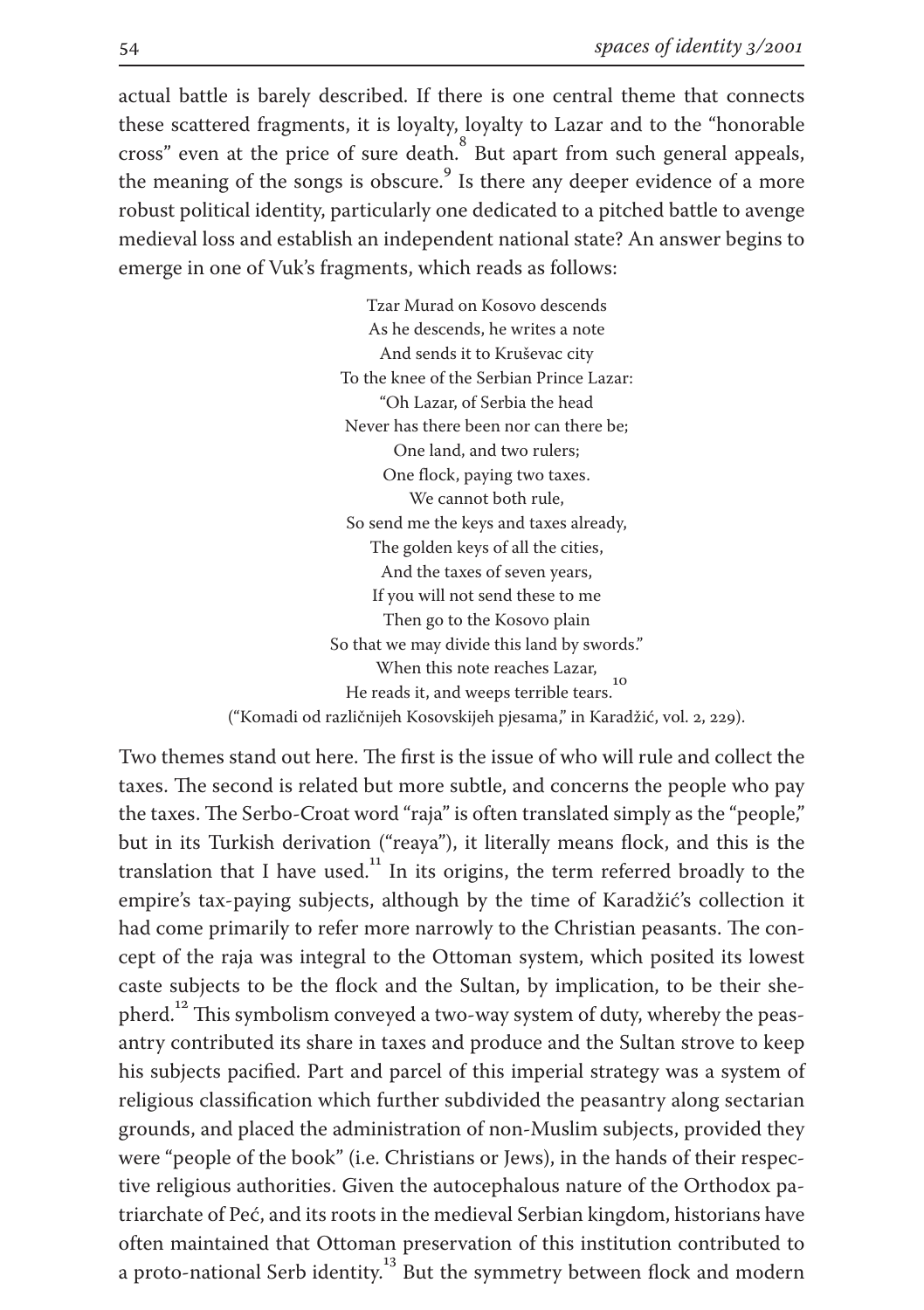nation is far from exact. In the case of the epic tradition, the focus on the raja mirrors in part the concerns of the Ottoman system, focusing not so much on the inevitability of collective political self-determination as on the conditions that justify the stewardship (and thus the political legitimacy) of any particular shepherd.

This theme is developed in another of Vuk's poems, "The Start of the Revolt against the Dahis," which concerns the First Serbian Uprising of  $1804-1813$ . To explain the revolt that set the stage for eventual Serbian independence, the poem brings Kosovo into play, but not in the way that one might expect. Indeed, the very man who conquered Serbia receives the remarkably positive depiction of a Serb protector. We discover that after being stabbed by Miloš Obilić, Sultan Murad gave the following command to his Turkish subjects:

> Turks, brothers, lale [lower court officials] and vezirs I die, and the empire falls to you! So that your empire may endure long, Do not be cruel to the flock, But be very good to the flock. Let the head tax be 15 dinars; Even let it be 30 dinars. But do not levy fines or special taxes. Do not impose grief upon the flock. Do not touch their church; Neither its law nor its observation. Do not take revenge upon the flock, Just because Miloš has cut me. That was military fortune. One cannot win an empire While smoking tobacco on a mattress, You must not chase the flock away Into the forests so that they will abhor you, But watch over the flock as if they were your own sons; In that way the empire will last you long. But if you begin to oppress the flock, You will then lose the empire. ("Početak bune protiv Dahija," Karadžić, vol. 4., 109)

Kosovo emerges not as a loss to be avenged, not as a wound to be licked, but as a pledge to be remembered. The carefully balanced trust is then betrayed, not by the office of the Sultan, but by a third force, the renegade dahis, the Jannisary leaders against whom the Serbs must now revolt. Even Miloš's deed emerges not so much as a die-hard rebuke to Ottoman rule, as it does an exercise in heroic honor, an honor which he and the Sultan share. Neither figure, to use the Sultan's words, remains on the mattress smoking tobacco. Each obeys the warrior code and accepts the sacrifices entailed.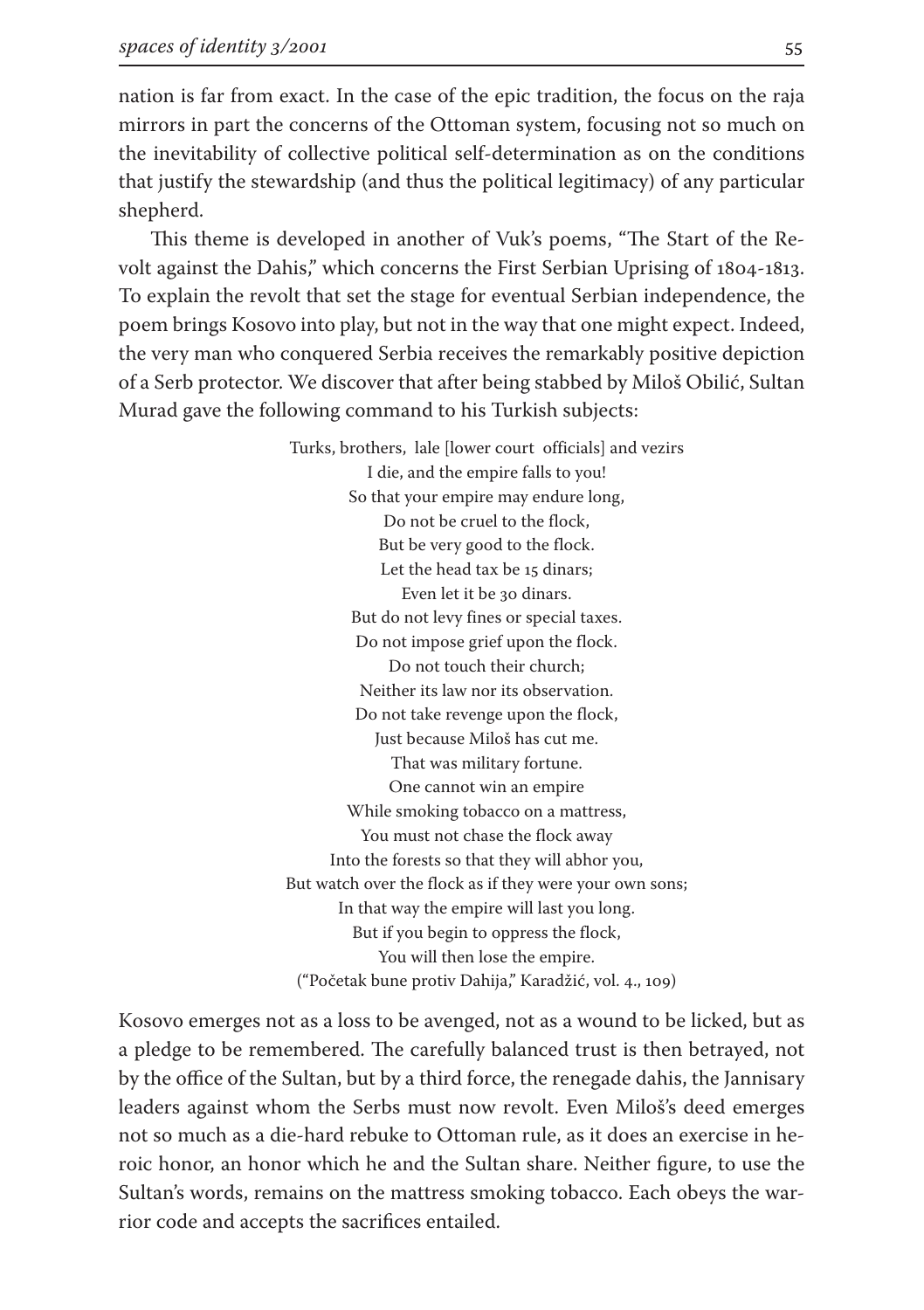Interestingly, Vuk's manuscripts contain another more extensive Kosovo song, but Vuk left it unpublished. In this version, the themes I have outlined are even more pronounced. Recalling the scene presented in "The Start of the Revolt against the Dahis," the captured Prince Lazar concedes his kingdom to Murad, who in turn demands that Lazar's people be treated "the same as the prince treated them" and thereby forbids his vezirs to drive them from their homes, destroy their church, or forcibly convert them to Islam ("O boju Kosovskom," reprinted in Mladenović & Nedić, vol. 2, 111). Next, the poem takes a surprising turn as its subjects dispute how the bodies of the dying Murad and the condemned Lazar and Miloš will be arranged in burial.

In the generally terse version of the burial scene that circulated in Venetian and Habsburg territory in the 16<sup>th</sup> and 17<sup>th</sup> centuries, Murad commands that Miloš's soon-to-be decapitated head be buried at the Sultan's own right side, with Lazar at their feet.<sup>14</sup> Miloš then protests that, having served Lazar throughout his life, he would like to serve him in death as well. The Sultan agrees and the bodies are arranged according to Miloš's request, with the warrior's head at Lazar's feet. This placement is generally consistent with Popovic's theory that the earlier western versions of the Kosovo legend reinforced the hierarchical values of the feudal system, encouraging loyalty of servant to master. The episode might also have sought to deter soldiers from deserting to the Ottoman side of the frontier, which for centuries was, just like the western side of the frontier, manned by Orthodox and Catholic Slavs (albeit many of them Slavicized descendants of Romance-speaking "Vlachs").

In the Karadžić version, by contrast, the outcome is dramatically altered. Heaping praise upon Obilić, the Sultan proclaims that were he able to overcome his wounds, he would let Miloš live, so that the faithful hero might prove his loyalty to a new master. Because he cannot survive, the Sultan suggests burial next to Miloš as a means of honoring the Serb hero (112). Miloš protests, not because he prefers Lazar to the Sultan, but rather because "it would be a sin for me to lie next to an emperor." He then continues:

> So put the two emperors next to each other, And my head beside their feet So that my head may serve the emperors.  $(112-13)$ .

This request is granted, and Lazar and Murad come to be buried side by side, with Miloš's head serving, not Lazar alone, but both masters at their feet. It is the perfect image of dual loyalty, of an agreement to co-exist. It is a pact signed in blood, but also in mutual respect.

The contrast with the modern Kosovo myth could hardly be greater, yet there are several reasons to suspect that the Karadžić version may well have reflected popular sentiments of many Serbs living in the Ottoman Empire at the turn of the nineteenth century. As the very title "The Start of the Revolt against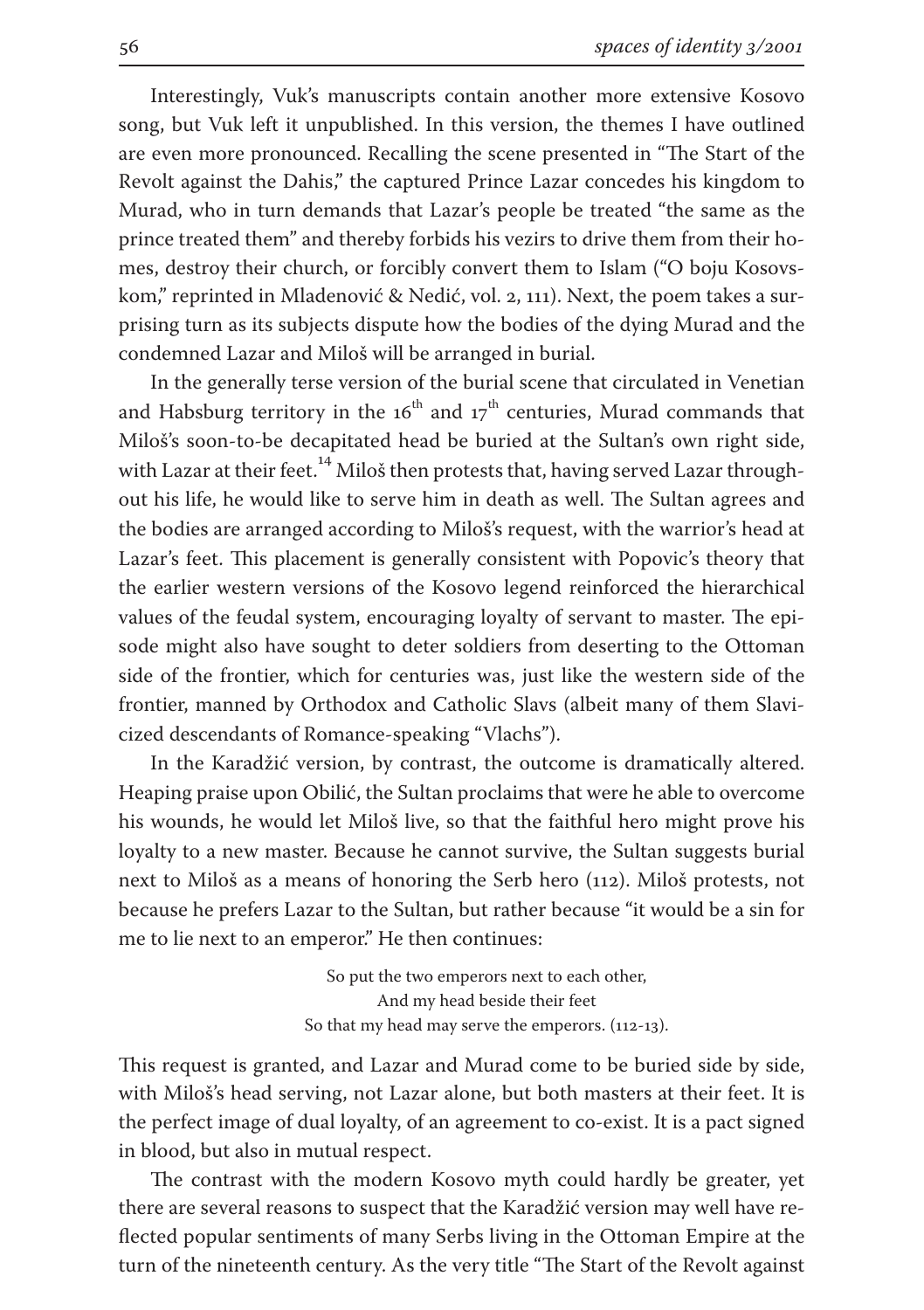the Dahis" reflects, the First Serbian Uprising began not as an independence struggle against the Sultan, but rather as a revolt against the excesses of the local dahis, leaders of the Jannisary military class that had grown to increasing prominence as the Ottoman Empire slowly declined in the course of the seventeenth and eighteenth centuries.<sup>15</sup> Himself struggling to reign in the renegade Muslim lords, the reforming Sultan Selim III had in fact armed the Serbs in the hope that they might aid his efforts, and his appointed governor in Belgrade, Hadji Mustafa Pasha, was popularly known as the "mother of the Serbs" (Jelavich 28). In 1801, jannisaries assassinated Hadji Mustafa Pasha, and soon after four dahis assumed control of the Belgrade *paşalık*, instituting a reign of terror in the countryside. Consequently, when the Serbs rose up in 1804, they did so in explicit loyalty to the Sultan, and with the express aim of restoring rights previously enjoyed, including lower taxes. ͳe transformation of the revolt into a broader independence struggle is a more complicated story, but Selim's inability to reign in the opposing forces, his subsequent decision to treat the Serbs as rebels, and his ultimate overthrow in a Jannisary-supported revolt in 1807 all played a crucial role in raising the stakes. It is in any case not surprising that Serb poets adopted a relatively sympathetic view of the Sultan, portraying him as a protector and champion. The revolt against the Empire is justified not because of any essential opposition to Ottoman rule, but rather because the Kosovo promise, that of protection and fair treatment, has been broken by the local lords.

In addition, the burial account suggests a reconciliation between the general Kosovo narrative and what has always been one of its oddest components: the story of Lazar's choosing the heavenly kingdom.<sup>16</sup> As one of Karadžić's most famous poems relates, St. Elijah visits Lazar before the battle and tells him he must choose between ruling a heavenly kingdom and ruling an earthly one. Selecting the former, Lazar seals the destiny of both himself and Serbia. Contemporary accounts generally view Lazar's martyrdom as merely one aspect of a broader ethic of protecting Serbdom to the death. But such treatments ignore the fact that Lazar actually relinquishes the earthly Serbian kingdom, preferring instead martyrdom in a losing battle against the Sultan. When counterposed against the burial narrative, however, Lazar's decision assumes a less conflicted meaning. Taking the repudiation of the earthly kingdom at its word, one can see Lazar's choice as cementing a foundation myth not of Serb independence, but rather of the Ottoman system itself, which gave the Sultan rule over temporal affairs (the earthly kingdom), but afforded the Orthodox Church authorities substantial religious autonomy, including governance over matters particular to the Christian community (the heavenly kingdom). Like Christ's call to give unto Caesar what is Caesar's, Lazar's choice may serve to justify the dual loyalty instantiated in the burial scene.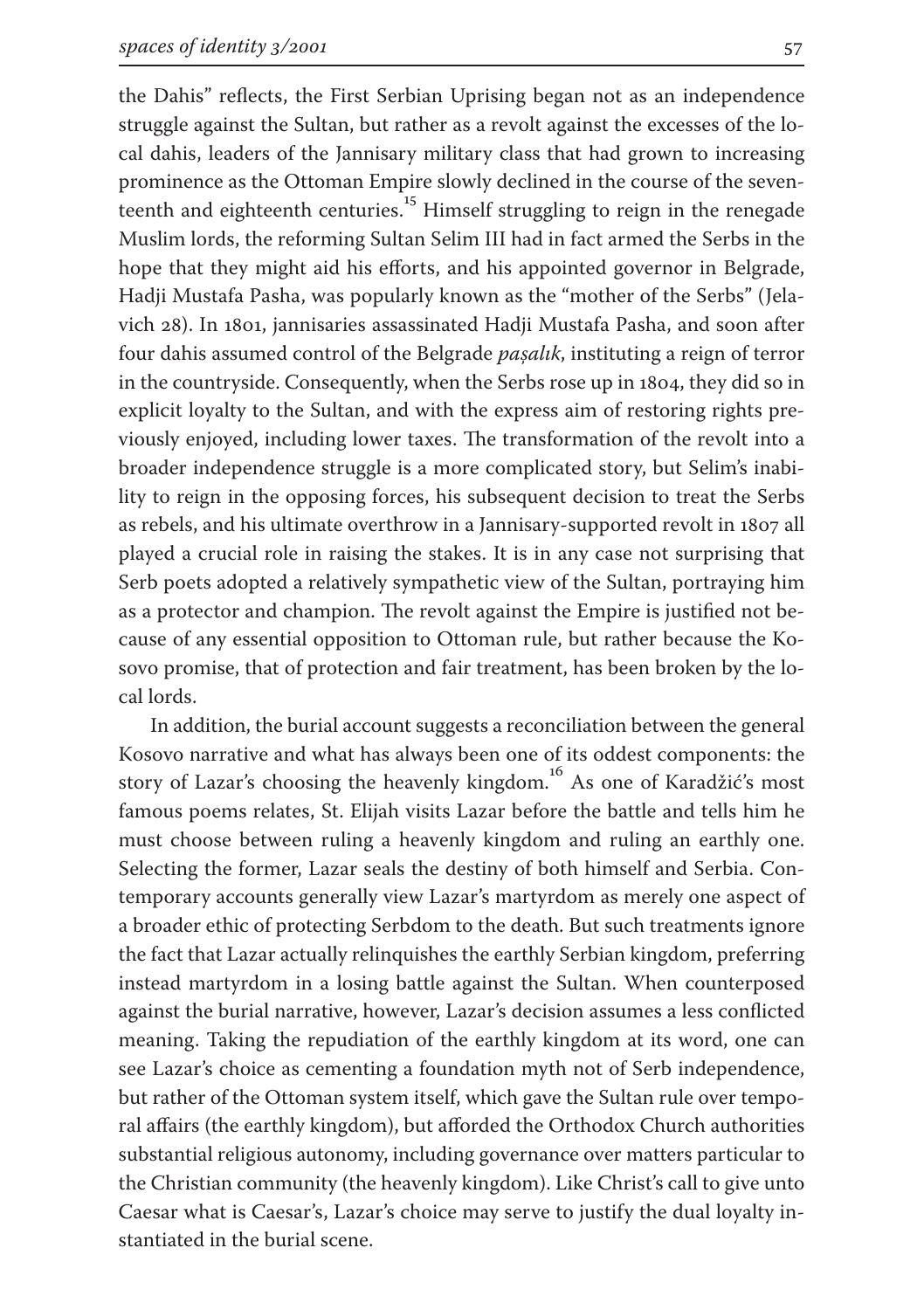Finally, looking beyond the Kosovo Cycle, it is telling that the single most frequently depicted Serbian hero of Vuk's "ancient songs" is neither Miloš, nor Lazar, nor any of the Kosovo martyrs. It is the great Prince Marko. But Marko is an Ottoman vassal, the Sultan's favorite fighter. Moreover, according to one tradition, his best friend is Alil-aga, a Muslim warrior. Their relationship (and loyalty to the Sultan) is memorialized in the following lines:

> They guarded the frontier for the bright emperor And wherever a frontier was to be secured, Alil-aga and Marko secured it together, Wherever cities were to be sacked; Alil-aga and Marko sacked them together. ("Marko Kraljević i Alil-aga," Karadžić, vol II 265.")

This is not to say that Marko's existence is frictionless. The songs portray the hero constantly brokering a complex network of conflicting loyalties and ideals. They depict the pitfalls inherent in maintaining a Christian identity in a Muslim world, in reconciling an autonomous heroic spirit with duty to the Empire. In the opening verses of the song "Prince Marko and Mina of Kostur," for example, Marko faces a dilemma. He is called to appear at the same time at three different places to participate in three different events. Unable to decide where to go, he asks his mother for advice. The passage reads as follows:

> Marko and his mother sat for supper With dry bread, with red wine; The three letters came to him, One from Stamboul, from Sultan Bajazet, One from Boudin, from the king of Budim And one from John Hunyadi of Sibin. And in his letter from Stamboul The Sultan calls him to a regiment, To the Arabs in their savage country; And in his letter from Budim The King calls him to bring home the bride, To bring her and to hold the wedding crown, To marry the King to a lady Queen; And in his letter from Sibin John calls him to be his godfather, To christen two slender sons. So Marko says to his old mother: "Advise me, my old mother: Where shall I agree to go?" … Marko's mother to Marko the Prince: "Marko Prince, my dear son, Bringing home the bride is pleasure, Christening is the law of God, But soldiering is hard necessity, Go, my son, go to the regiment: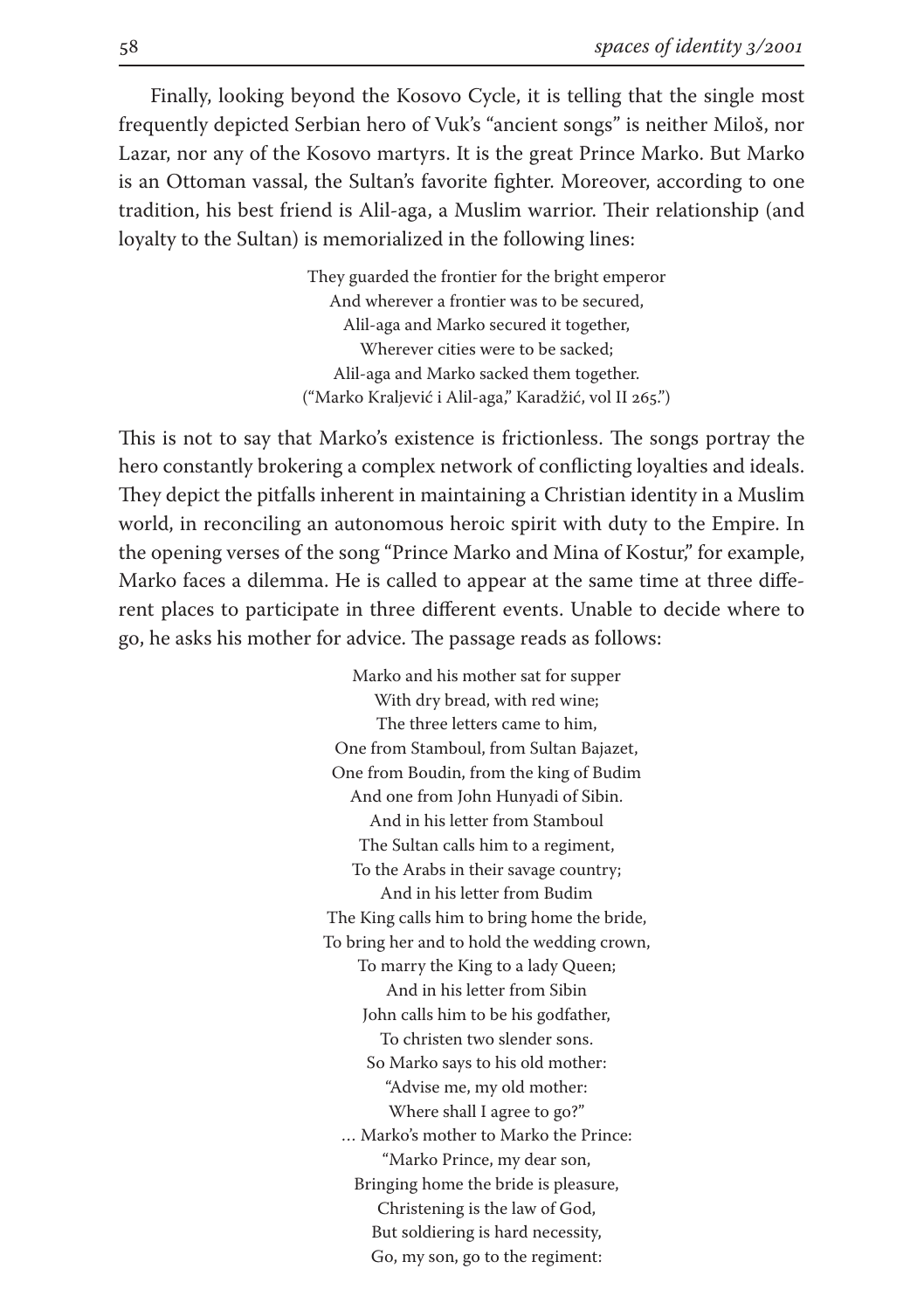God will forgive us, my dear son, The Turks will not understand. ("Marko Kraljević i Mina od Koštura" in Karadžić, vol II, 265-66)<sup>17</sup>

Taken in its entirety, Vuk's collection presents a world wrought with ambiguity and tension, but also marked by co-habitation and accommodation.

So where can we see the beginnings of the Kosovo recognizable to the contemporary world? Where is the ethic of uncompromising drive towards national freedom, the ancient memory burning to be avenged? The answer must be seen in a confluence of forces. Although the First Serbian Uprising may have begun with modest goals, the eventual establishment of a semi-autonomous Serbian state in 1812, which was followed by expanded borders and complete independence formally recognized at the 1878 Congress of Berlin, produced a logic of its own. Given the new imperatives of emerging statehood, it is not particularly surprising that Serbs, like nationalists across the globe, would seek to redefine their historical identity accordingly, in a way that emphasized the inevitability, rather than the contingency, of independence. More broadly, the importation from Europe of Romantic ideology imbued the Kosovo songs with an entirely new understanding. The key figure, once again, is Vuk Karadžić, the "founder of modern Serbian culture," although his ultimate importance in the construction of the modern Kosovo myth lies not in the actual poems he collected but rather in the process that that collection represented.

Although Vuk's acquaintance with oral verse went back to his earliest childhood in Ottoman Serbia, it was not this experience that provoked his life-long documentation of Serb peasant traditions.<sup>19</sup> The pivotal inspiration was his encounter with Jernej Kopitar, the Austrian censor for South-Slavic literature, whom Vuk met after moving to Vienna in 1813. A Slovene by birth, Kopitar was a chief exponent of Austro-Slavism, a movement which sought to elevate and empower Slavic culture within the Hapsburg Empire. Kopitar's ideology was rooted in Herder's world-vision of distinct peoples, the idea that each group possesses a unique and organic culture whose deepest expression emanates from the language and traditions of the common folk. By publishing a Slovene grammar, Kopitar promoted a Herder-inspired Slovene revival. He saw in Vuk an opportunity to do the same among the Serbs. Kopitar shared with Vuk the vocabulary of early Romantic nationalism, introduced him to the Europe-wide vogue for folk-poetry, and proposed those projects which would become Vuk's life's work. Kopitar gave Vuk a crucial entrance into the European intellectual scene. And when Vuk's dedication to both the anti-clerical and populist dimensions of the folk movement brought him into conflict with the more conservative Vojvodina Serb elite, the support of luminaries like Goethe and Jakob Grimm sustained his career.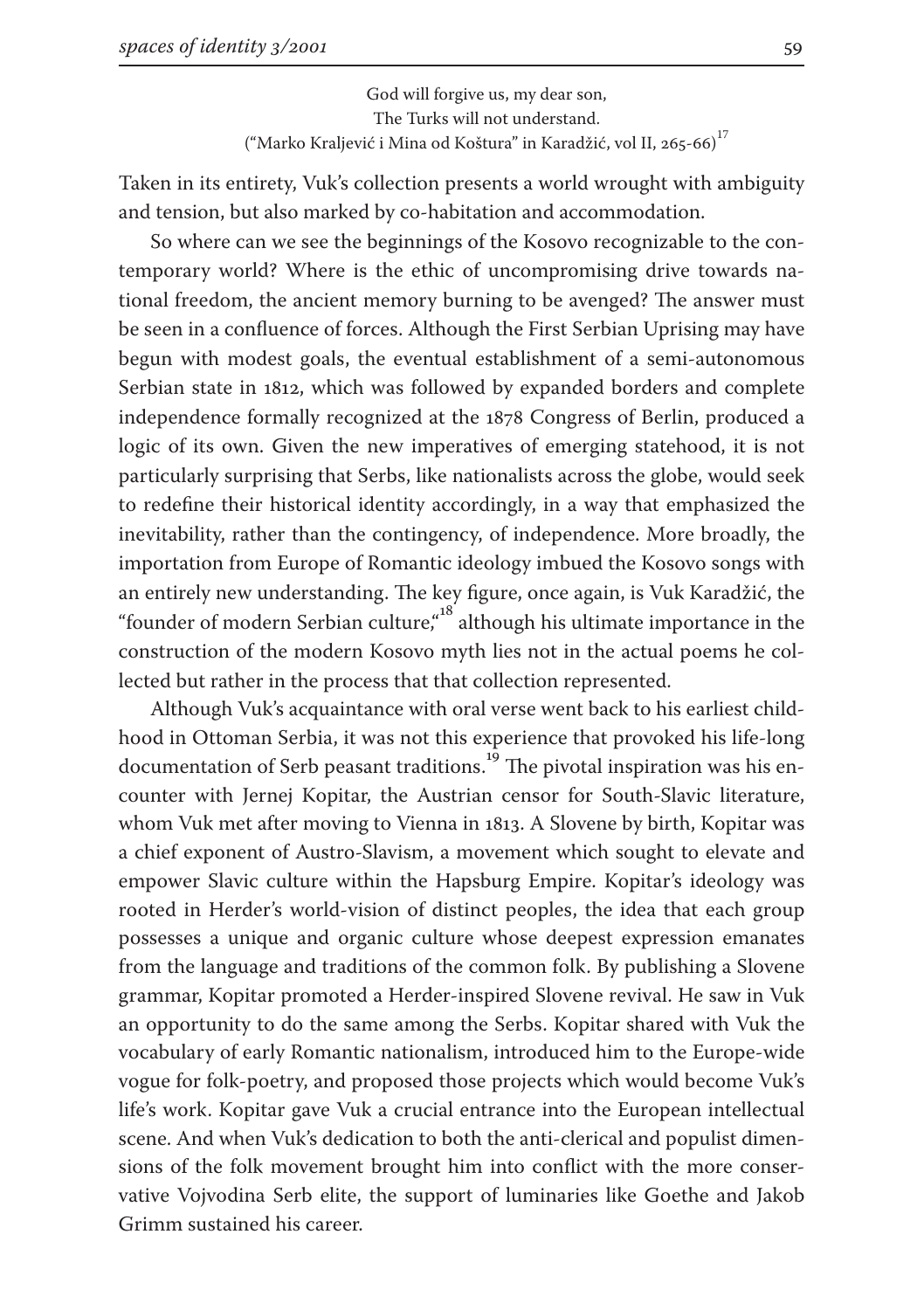Suffused in the ideological climate of his time, Vuk saw the Kosovo poems as the fruit of an uncorrupted and centuries-long process of transmission that began in the Middle Ages. For him, they were literally ancient songs. This memory needed to be harnessed and transformed into a national literature, so as to provide the foundation, indeed the very justification, for a Serb state free from the shackles of Ottoman rule. It had a simple logic. Vuk would provide the mouthpiece, the enabling structures, and the timeless Serbian soul would speak for itself. And if Vuk's archival structures did not adequately embrace the actual material he collected, this was largely beside the point, as a generation of nationalist writers would fill in the gaps and inscribe a newer, cleaner memory.

The poet Petar Petrović Njegoš figured most prominently in this project. In addition to being a writer, Njegoš was both the bishop and nominal ruler of Montenegro, a mountainous province whose remoteness afforded centuries of effective independence from Ottoman rule, but which paid the doubly cruel price of facing continued Turkish incursions and the internally destabilizing bloodletting of its clan system, whose syncretistic jumble of languages, religions and cultural traditions defied the logic of both national uniformity and centralized administration.<sup>20</sup> Njegoš's frustrated attempts to impose rule against this backdrop of constant disorder pervade his writing, which is marked precisely by its need to order the universe according to tight systems of combating polarities: light and darkness, good and evil, Serb and Muslim. His chief literary and intellectual influence was his tutor, Sima Milutinović Sarajlija, a friend of Vuk Karadžić and himself a key figure of Serb Romanticism. Milutinović introduced the young Njegoš to Dante, Milton, Goethe, and Schiller, among other authors, and inspired him to begin composing his own verse. Under the influence of Milutinović, Njegoš became a committed modernizer and dedicated himself to the national cause in Montenegro and elsewhere.

Njegoš's *magnum opus* is the poetic drama *ͷe Mountain Wreath* from , which ranks among the most celebrated works in the history of South-Slavic literature. This work elevated Kosovo to a whole new level, revealing its most horrific potential. Set in eighteenth-century Montenegro, Njegoš's tale concerns the attempts of the author's ancestor, Bishop Danilo, to bring order to the region's warring tribes and to assert independence from Ottoman rule. Njegoš composed the poem in the style and meter of the orally transmitted Serb epic. He further emphasized his implicit claim of access to the folk tradition by having folk-dancers voice the collective thoughts of the Serbian people themselves. The *kolo*, as these dancers are called, constitute a revamped Greek chorus, and the unity of their voice and vision stands in stark contrast to the divisiveness and indecision of the Montenegrin tribal chieftains. Through the *kolo*, Njegoš lays out his dark vision of Serbian history. According to the scheme, Serbia's medieval leaders committed the mortal sin of discord and disloyalty. God has punished them through Kosovo, a national fall from grace, which left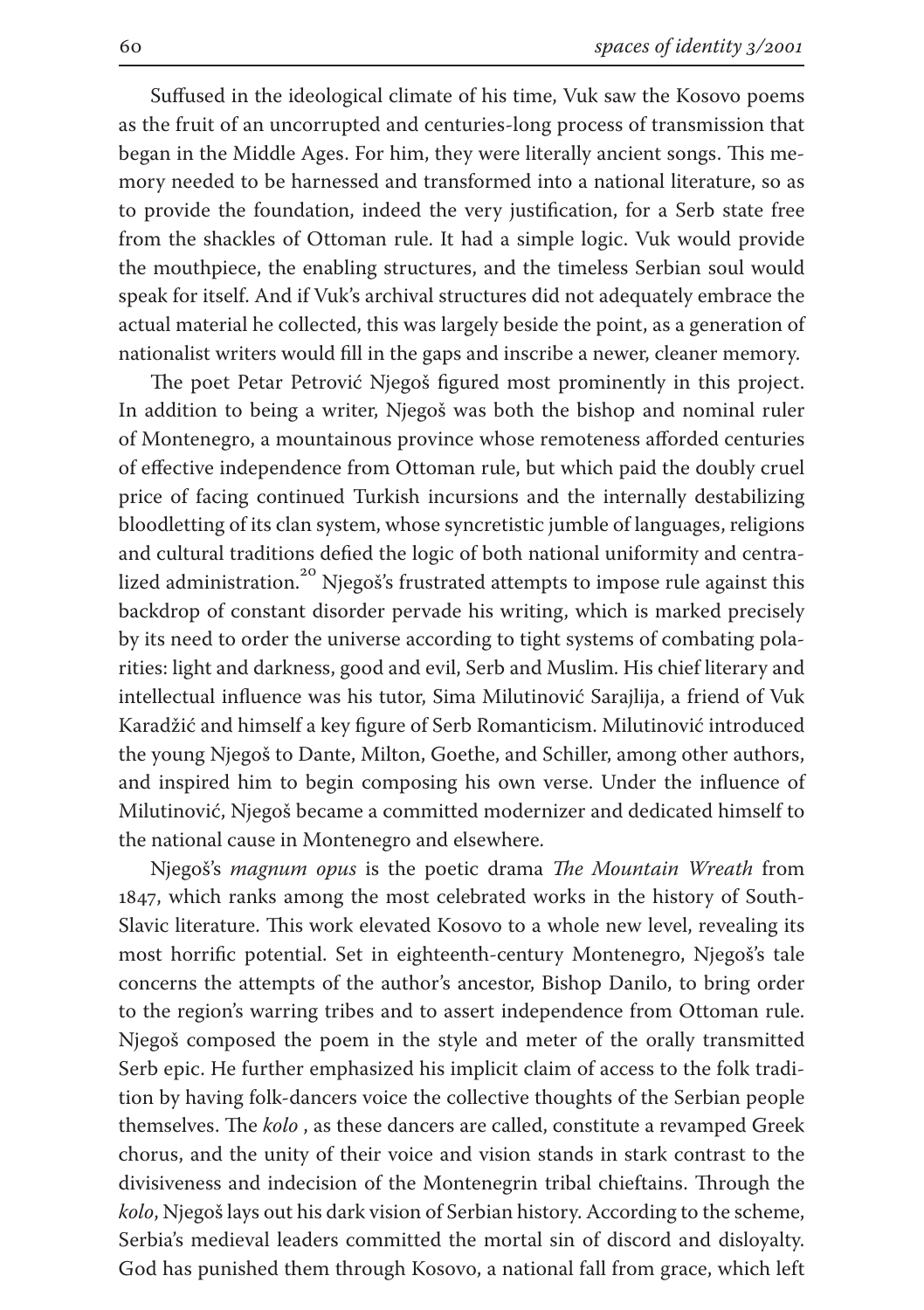the Serbs under the Turkish thumb. Njegoš's own cosmology, fleshed out in another work, *The Light of Microcosm*, mirrors this pattern and dictates that human life itself is a punishment for a primordial fall, in which Adam joined the dark angels in their rebellion against God. But just as humanity can enjoy salvation through Jesus, so too do the Serbs have their national Christ: Miloš Obilić. As the *kolo* proclaims to God:

> Oh that accursed supper of Kosovo! It would be good fortune had you poisoned all our chieftains and wiped out their traces had only Miloš remained on the field along with both of his two sworn brothers; then would the Serb have remained a true Serb! (Njegoš 11)

Bishop Danilo and the Montenegrin chieftains must come together, and by following Milos's example, purge the ancient sin. But as Njegoš quickly makes apparent, the chief threat to Serb unity is not some invading Turkish army, but a poison within the Serb people itself: those who have been "turkified" by conversion to the enemy faith (Njegoš 25). Thus, the *kolo* laments:

> The high mountains are reeking with heathens. In the same fold are both wolves and sheep, and Turk is one with Montenegrin now.  $(Njegoš 14)$

 By unleashing his wrath against the indigenous Slavic Muslims, Njegoš displays his personal hatred of Islam. But it must also be noted that the presence of such impurities poses a fundamental challenge to the Herderian vision, which though it progressively celebrates the diversity of world cultures, also views individual nations as integral, unblendable wholes (Chirot  $35$ ). In the words of one of Njegoš's heros, who bitterly observes Christians and Muslims attending an Islamic wedding ceremony together, "if you were to cook them in one pot / their soups would never mix together" (Niegoš 67).<sup>21</sup>

At Danilo's insistence, the Serbs first attempt negotiation and ask the Muslim chieftains to return peacefully to the Christian fold. But when this strategy fails, more extreme measures are required. The final catalyst comes when Danilo and the Serb chieftains all dream the same dream of a resplendent Milos Obilić flying above them on a white horse. The next morning they take an oath of unison and agree to do what the Kolo has demanded all along. They will fight the converts accepting those who return to the Christian fold, while massacring those who do not (Njegoš 87-88, 94). The Muslims become a human sacrifice, an expiation of national sin. In one fell swoop, Njegoš erases the ambiguities and divided loyalties of the oral tradition. Gone is the hero who serves two rulers. In his place stands a new Obilić: the martyr of national purity, the genocidal Christ.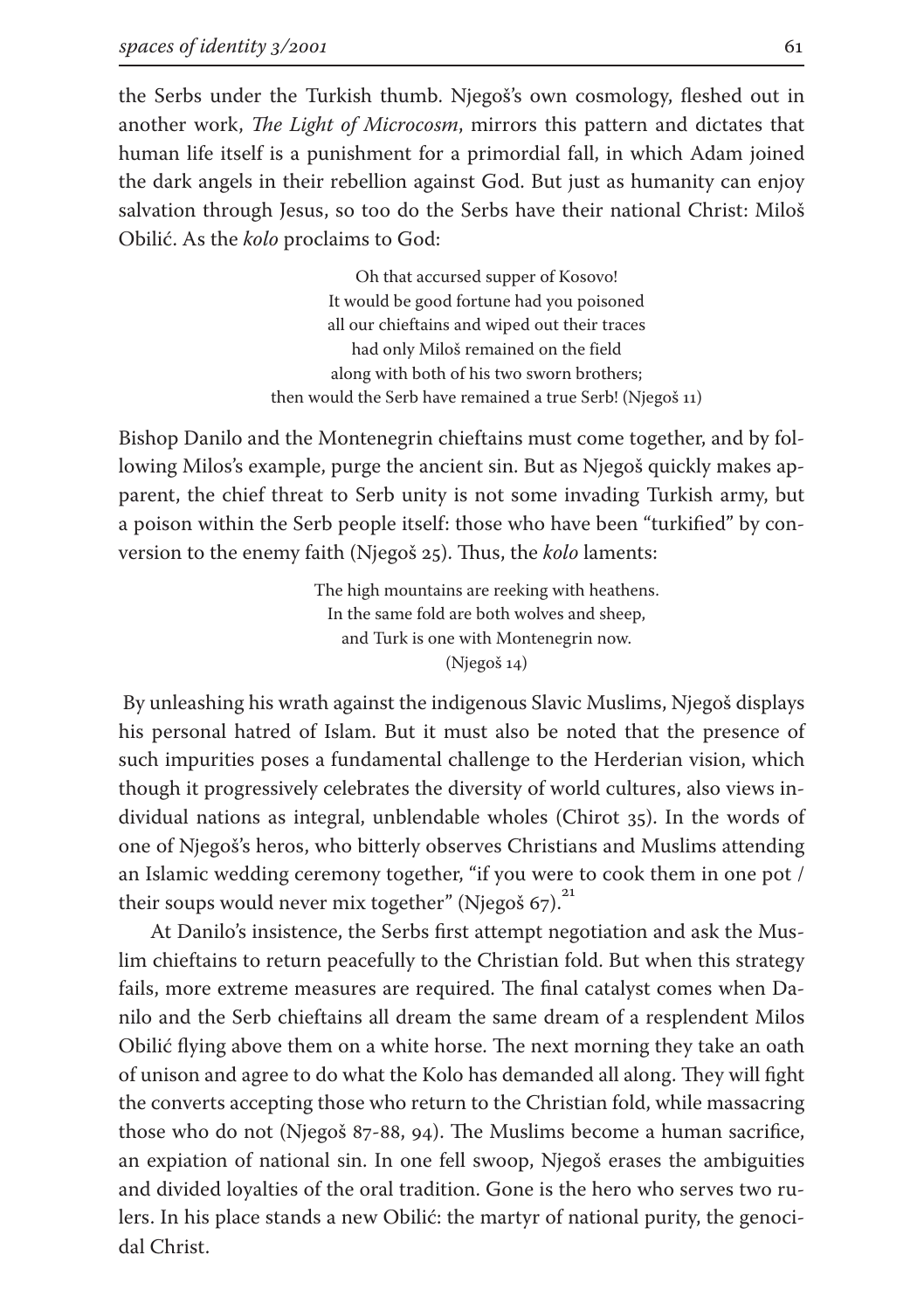This appalling climax brings us back to the events of the last several years, which now loom over any discussion of Balkan history. But if Njegoš's final solution finds a parallel too close for comfort in contemporary "ethnic cleansing," I do not want to suggest that Kosovo's nineteenth-century re-inscription produced a nationalized memory so deterministic and stable that it might as well have been centuries old. To be sure, Njegoš's adaptation of the Kosovo myth has provided a lasting schema to support the logic of ethnic exclusivity and persecution, a logic that remains powerful in the Balkans to this day. But the history of radical nationalism in the Balkans should never be confused with the history of the Balkans itself, which, as in Njegoš's time, has always frustrated the reductionist packaging of ideologues. In this sense the history of the Kosovo myth tells a cautionary tale: the aspect of Balkan culture thought most paradigmatically to represent the deeply historical and uniquely local nature of the Balkan tinderbox turns out to be a product of modernity, explicable only in the context of the Balkans' encounter with the intellectual and political history of the West. This is an encounter that also continues, and as the recent history of Serbia exemplifies, not always with such negative results. While any serious look at contemporary Serbia will give pause even to optimists, one can hardly ignore the manner in which a democratically elected Serbian government celebrated the  $612<sup>th</sup>$  anniversary of the Kosovo battle on June 28, 2001: by extraditing Slobodan Milosević to the Hague so that he might answer his indictment for war crimes before an international tribunal.

## R E F E R E N C E S

Banac, Ivo, *The National Question in Yugoslavia*. Ithaca: Cornell University Press, .

- Chirot, Michael. "Herder's Multicultural Theory of Nationalism and Its Consequences." *East European Politics and Societies* 10, 1 (Winter 1996).
- Dragnich, Alex N. and Slavko Todorovich. *The Saga of Kosovo: Focus on Serbian-Albanian Relations.* New York: Columbia University Press, 1984.
- Djilas, Aleksa. "Imagining Kosovo: A biased new account fans Western confusion." *Foreign Affairs* 77, 5 (Sept. 1, 1998).

Durham, Mary Edith. *High Albania*. London: Phoenix Press, 2001.

- Emmert, Thomas. *Serbian Golgotha: Kosovo 1389*. East European Monographs, no. 278. New York: Columbia University Press, 1990.
- Gavrilović, Slavko. *Iz istorije srba u Hrvatskoj, Slavoniji i Ugarskoj (XV-XIX Vek)*. Belgrade: Filip Višnjić, 1993.
- Gorup, Radmila. *Review of The Mountain Wreath by Petar Petrović Njegoš and translated by Vasa Mihailovich.* Slavic and East European Journal 36, 2 (Summer 1992): 261-263.
- Hastings, Adrian. *The Construction of Nationhood.* Cambridge: Cambridge University Press, 1997.
- Javarek, Vera. "Petar Petrović Njegoš (1813-1851)." *Slavonic and East European Review xxx*, 75  $($ June 1952 $)$ : 514-30.
- Jelavich, Charles and Barbara Brightfield Jelavich. *The Establishment of the Balkan National*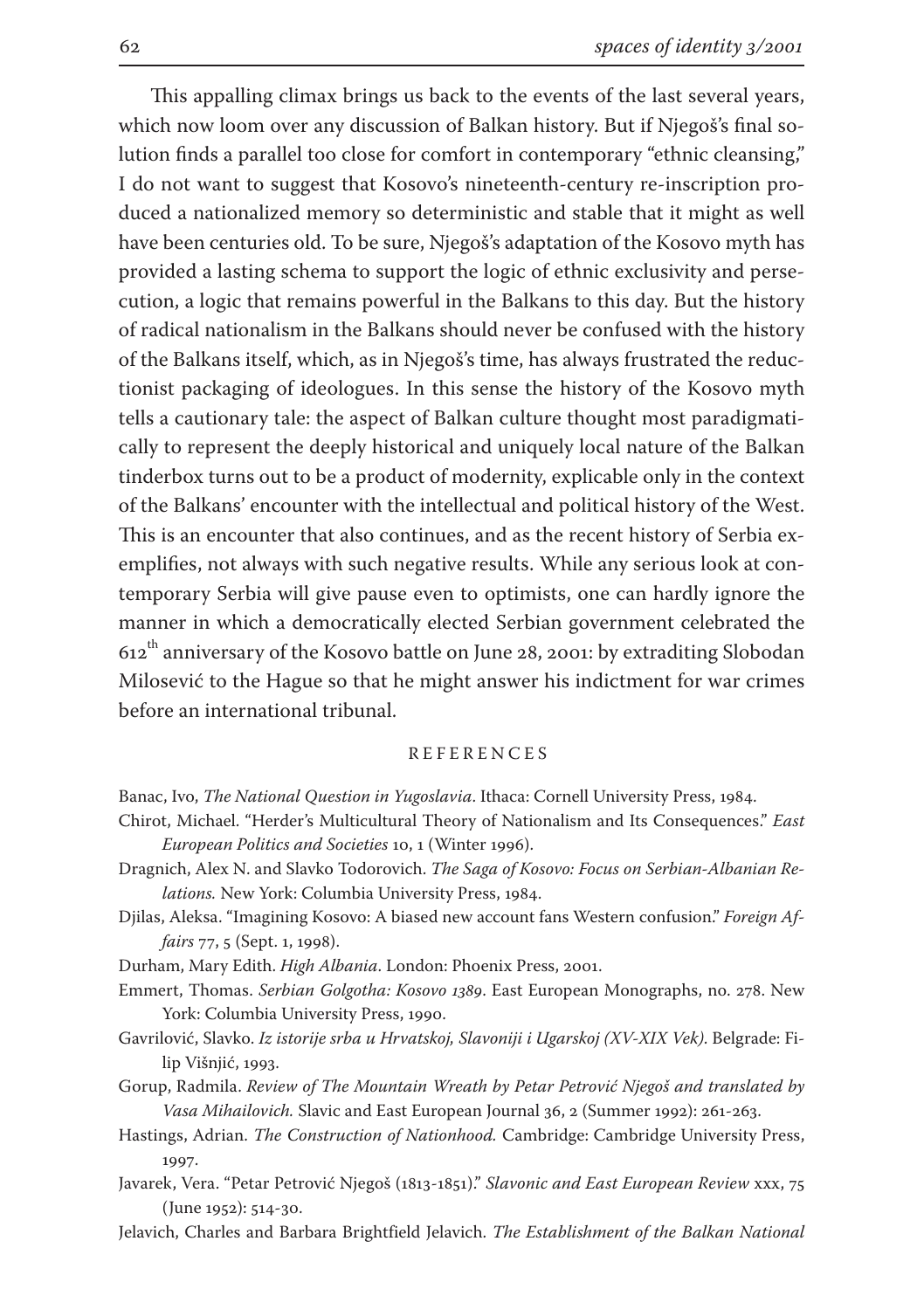*States, 1804-1920.* A History of East Central Europe, vol. viii. Seattle: University of Washington Press, 1993.

- Karadžić, Vuk Stefanović. "Srpske Narodne Pjesme". *Sabrana Dela Vuka Karadžića*. Belgrade: Prosveta, 1985.
- Malcolm, Noel. *Bosnia: A Short History*. London: Macmillan, 1996.
- Malcolm, Noel. *Kosovo: A Short History*. New York: Harper Collins, 1999.

Mihaljčić, Rade. *The Battle of Kosovo in History and Popular Tradition.* History and Memoirs Series. Belgrade: Beogradski izdavačko-grafički zavod, 1989.

Mladenović, Živomir and Vladan Nedić. *Srpske Narodne Pjesme is Neobjavljenih Rukopisa*  Vuka Stef. Karadžića. Belgrade: Srpska Akademija Nauka i Umetnosti, 1974.

- Miletich, John S. The Bugarštica: *A Bilingual Anthology of the Earliest Extant South Slavic Folk Narrative Song.* Urbana: University of Illinois Press, 1990.
- Mrkich, D. *Kosovo: The Song of the Serbs*. Ottawa: Commoner's Publishing Society, 1989.
- Njegoš, Petar Petrović II. *The Mountain Wreath.* Trans. and ed. Vasa D. Mihailovich. Irvine: Charles Schlacks Jr., 1986.

Njegoš, Petar Petrović II. *Celokupna Dela*. Belgrade: Prosveta, 1984.

- Pennington, Anne and Peter Levi, trans*. Marko The Prince: Serbo-Croat Heroic Songs,* London: Duckworth, 1984.
- Petrovich, Michael Boro. *A History of Modern Serbia 1804-1918*. New York: Harcourt Brace Jovanovich, 1976.
- Popović, Miodrag. *Vidovdan i Časni krst: Ogled iz književne arheologije.* Belgrade: Slovo Ljube, 1976.
- Redhouse, James W. *A Turkish and English Lexicon, Shewing in English the Significations of the Turkish Terms.* Constantinople: American Mission/A. H. Boyajian, 2nd ed. 1890.
- Roksandić, Drago. V*ojna Hrvatska: La Croatie militaire, Kraji*š*ko dru*š*tvo u Francuskom*  Carstvu (1809-1813), II Knjjiga. Zagreb: Stvarnost, 1988. 122-123.
- Sells, Michael A. *The Bridge Betrayed: Religion and Genocide in Bosnia*. Berkeley: University of California Press, 1996.

Skerlić, Jovan. *Srpska književnost u XVIII veku*. Belgrade: Prosveta, 1966.

Stavrianos, L.S. *The Balkans Since 1453*. Hinsdale/IL: Dryden Press, 1958.

Stojanović, Ljubomir. *Život i rad Vuka Stef. Karadžića.* Belgrade: Beogradski izdavačko-grafički zavod, 1987.

Wilson, Duncan. *The Life and Times of Vuk Stefanović Karadžić 1787-1864: Literacy, Literature,* and National Independence in Serbia. Oxford: Oxford University Press, 1970.

## N O T E S

 $\overline{1}$  This paper represents a revision and condensation of ideas initially set forth in my undergraduate senior thesis, submitted to Princeton University's Department of Religion in April . For help at various stages of the project, many thanks to Ivo Banac, Claire Gilman, Kent Greenawalt, Molly Greene, Shaun Marmon, Elaine Pagels, Michael Sells, & Alexander Ulanov. I also wish to thank the *Fulbright Association* for funding some of the research. Last but not least, heartfelt thanks to Wladimir Fischer and Srdja Pavlović for their invaluable editorial input.

 $\overline{\phantom{a}}$  Significantly, and contrary to popular belief, the event marked neither the collapse of the medieval Serbian state nor the final establishment of Ottoman rule, which did not occur until . Whether the battle was even an Ottoman victory remains in doubt, as the immediate consequence of the confrontation was the retreat of the Ottoman forces. It is also worth mentioning that the battle was not a simple confrontation between Serbs and Turks. Early reports of the battle indicate that a variety of groups were involved, including Christians from all over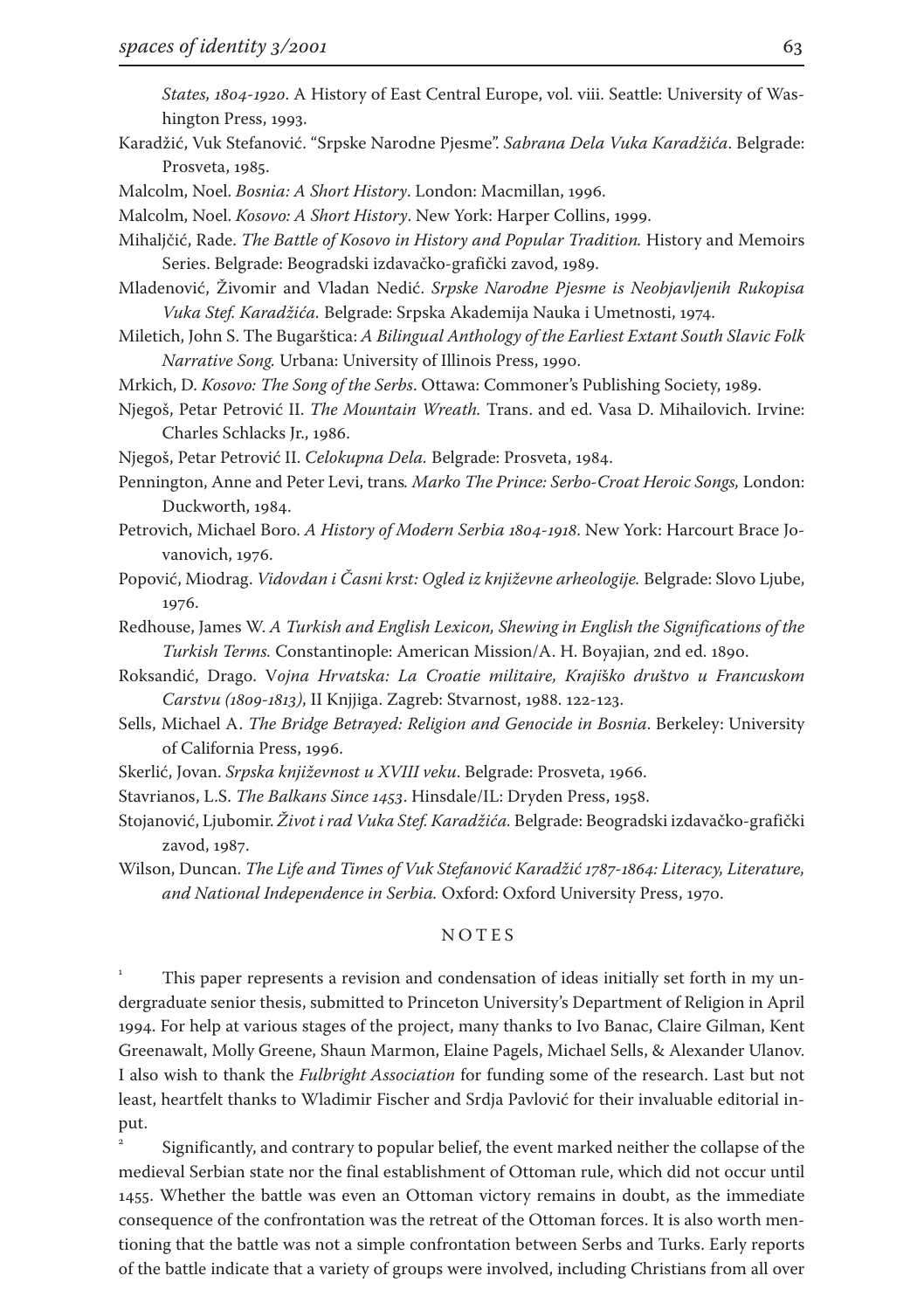the Balkans and farther west, many of whom actually fought for the Ottoman army (Malcolm 1999 62-63).

3 For a general treatment of the legend's basic narrative elements, see Emmert, Popović.

 $\ddot{\phantom{0}}$ The points discussed below appear in Popović  $13-48$ .

 $\overline{5}$  A primary example of this phenomenon is the fact that in the early nineteenth century, many Orthodox Slavs in the Habsburg Empire aligned themselves with the Croatian "Illyrian" movement, which, though pan-Slavic in its cultural commitments (and thus not embracing an ethnic Croat nationalism), was clearly distinct from Serbian nationalism in that its political focus was Croatia. Attempting to explain why these elites did not instead gravitate toward Serbia, one nationalist Serb writer has conceded that for the Orthodox Slavs on the Croatian military frontier, "the consciousness of belonging to the Orthodox Church was stronger than that of belonging to the Serb nation" (Gavrilović 211). (Uncomfortable with this conclusion, Gavrilović then retreats from his insight by pronouncing that in fact "nation and church were inseparable and represented two faces of the same being" (Ibid.)). The historian Drago Roksandić makes a similar point when he maintains with regard to the era of Napoleonic occupation from 1809-1813, that the "regional" Croatian name was stronger among the Orthodox elite than was their "national" Serb appellation (Roksandić 122-23).

6 Popović looks in particular to the writings of Catholic writers. These texts include the 1530 travelogue of Benedict Kuprešić (excerpted in Serbian in Popović 154-56; and in English in Emmert 85-86), and Mavro Orbini's 1601 Il regno degli Slavi (excerpted in Popović 156-60; Emmert 105-10). The latter text is particularly interesting as it introduces the concept of a broader Slavic identity, portraying the battle as one between Christian Slavs and Turks.

There is one manuscript that appeared in the Serb-populated Vojvodina region of the Habsburg Empire in the early eighteenth century, and it does explicitly link the Kosovo battle to the fate of the Serbs, albeit without expounding significantly on this theme. See "Priča o boju kosovskom" (Emmert 111-20). The author apparently based his account on Orbini's text, and the manuscript might conceivably mark the seeds of a Kosovo-centered ideology among Vojvodina elites, who would later play a significant role in fostering a modern national identity among Serbs in the Ottoman Empire. (For more on the Vojvodina Serbs, see Fischer, "The Role of Dositej Obradović" in this issue of *spacesofidentity*).

 Adrian Hastings advances a similar theory, tracing the transformation of the Kosovo myth to the "great migration" of Serbs to Habsburg territory following the Austro-Turkish war of (Hastings ). The point is hard to evaluate, however, as Hastings cites no source for his theory.

8 Take, for example, the poem "Tsar Lazar and Tsar Milica," in which Lazar's brothers-inlaw, the brothers Jugović, all refuse to miss the battle despite their sister's fear of being left brotherless. As one of them explains, he prefers not to live if the price of survival is that others will say:

Look at that coward Boško Jugović

He dared not go down to Kosovo

to spill his blood for the honorable cross

and to die for the faith of Christians.

("Car Lazar i Carica Milica," in Karadžić, vol. 2, 216).

 $^{\rm 9}$  The only possible exception in the Karadžić collection is the famous Kosovo curse in which Lazar declares that:

Whoever is a Serb and of Serb birth

And of Serb blood and heritage

And comes not to fight at Kosovo,

May he never have the progeny his heart desires!